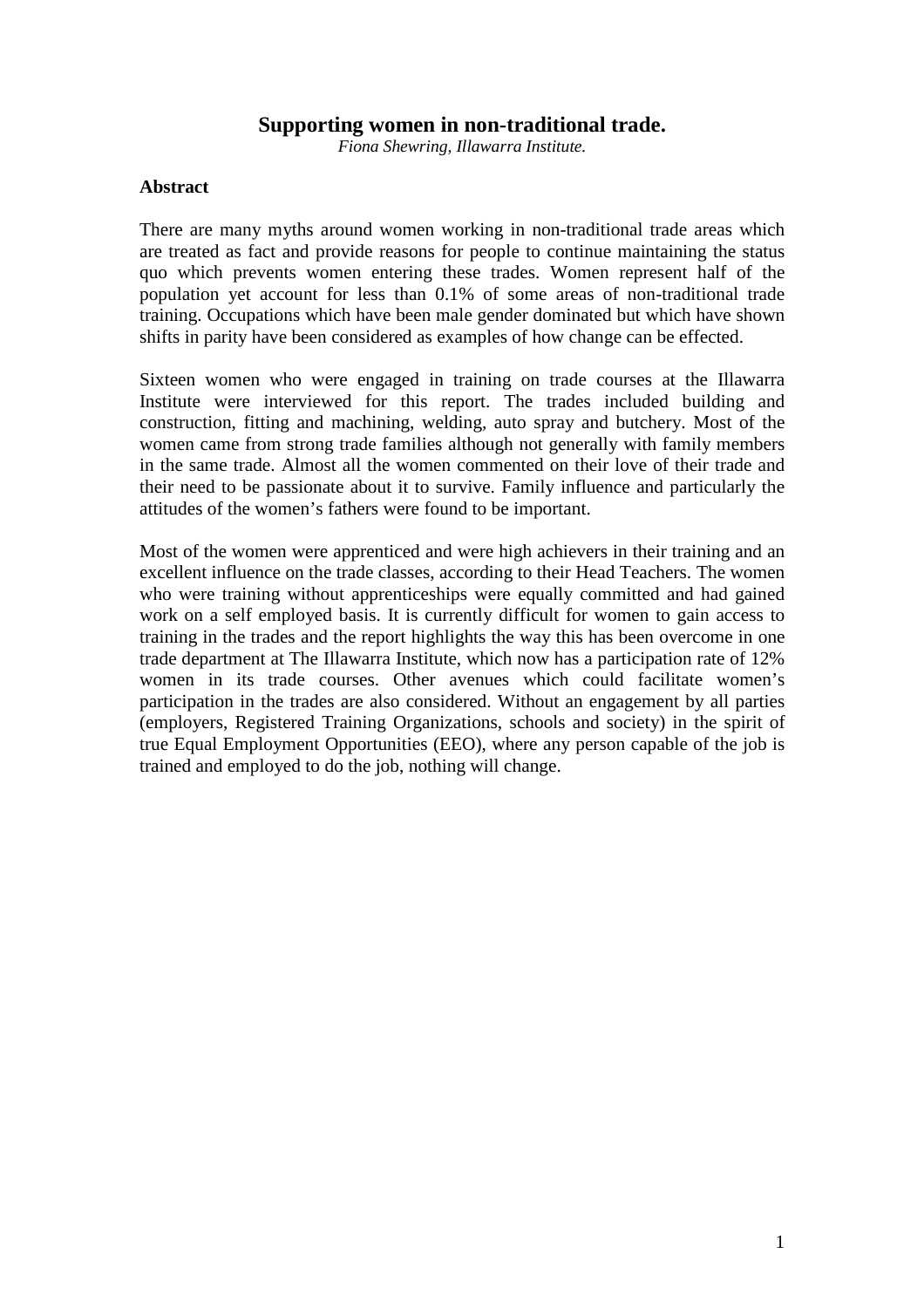# **Supporting women in non-traditional trade.**

*Fiona Shewring, Illawarra Institute.* 

### **Introduction**

As a female tradesperson with fourteen years experience in my trade I am well aware of the difficulties and barriers women face when they decide to engage in the male dominated world of non-traditional trade for women. This report is an attempt to understand what has helped, hindered and driven the women currently training in some of the manual trades at the Illawarra Institute, Wollongong. The purpose of this research is to support current students and encourage women and prospective employers to consider the trades as a career choice for women. Consideration of the history of women's participation in trades and other forms of nontraditional areas of employment has also been included.

### **Women's historical participation in trades and other forms of non-traditional areas of employment.**

Despite efforts to ensure equal opportunities in employment there remain large areas of employment which are dominated by one gender, men. Many of these employment areas are manual trades which are also areas with skill shortage concerns. Attempts where made in the United States of America by the Carter administration during the late 1970's to force the construction trades, in particular, to train and employ women and minorities (Martin,1988, Eisenberg, 1998). Goals and timetables were set with the intention of establishing a basis of 6.9% of women in the trades over three years. Construction companies with federal contracts over \$10,000 faced losing their contracts if they did not comply. However, "By 1983, women were 1.8 percent of the construction workforce" (Eisenberg,1998, p20), less than a quarter of the intended target.

The American women's stories of this time are well documented by writers/tradespeople such as Molly Martin (1988) and Susan Eisenberg (1998). They met fierce opposition not only from most of their fellow workers but often from their management and unions. Resentment manifested in direct intimidation, sexual harassment, veiled threats and isolation, and even included "workplace accidents". The women who survived to "Journeyperson" (tradesperson) status came from a variety of standpoints; young, older, married, single, with and without children, yet they all had a passion for their trades which kept them going. Most of the women commented on knowing little or nothing about their trades when they began. Things that helped them to survive were drive and determination, the prospects of a very good income for the time, family support and the occasional support from a male work colleague who went against the implicit harassment code of his compatriots.

Other occupations or employment areas which have been similarly traditionally male dominated are medical practitioners, policing, and firefighting. For example, in 2006/2007 the police force in Australia reported an average of 23% female officers of all ranks and the Fire Brigade less than 3%. This is despite the fact that both the Police Force and Fire Brigade having a government target for female officers of 50% (Police and Fire Brigade Annual reports 2006/2007). Both services have support groups for women but there is a more general acceptance within society and all ranks of the Police Force that women should be in the Police force. Many of the myths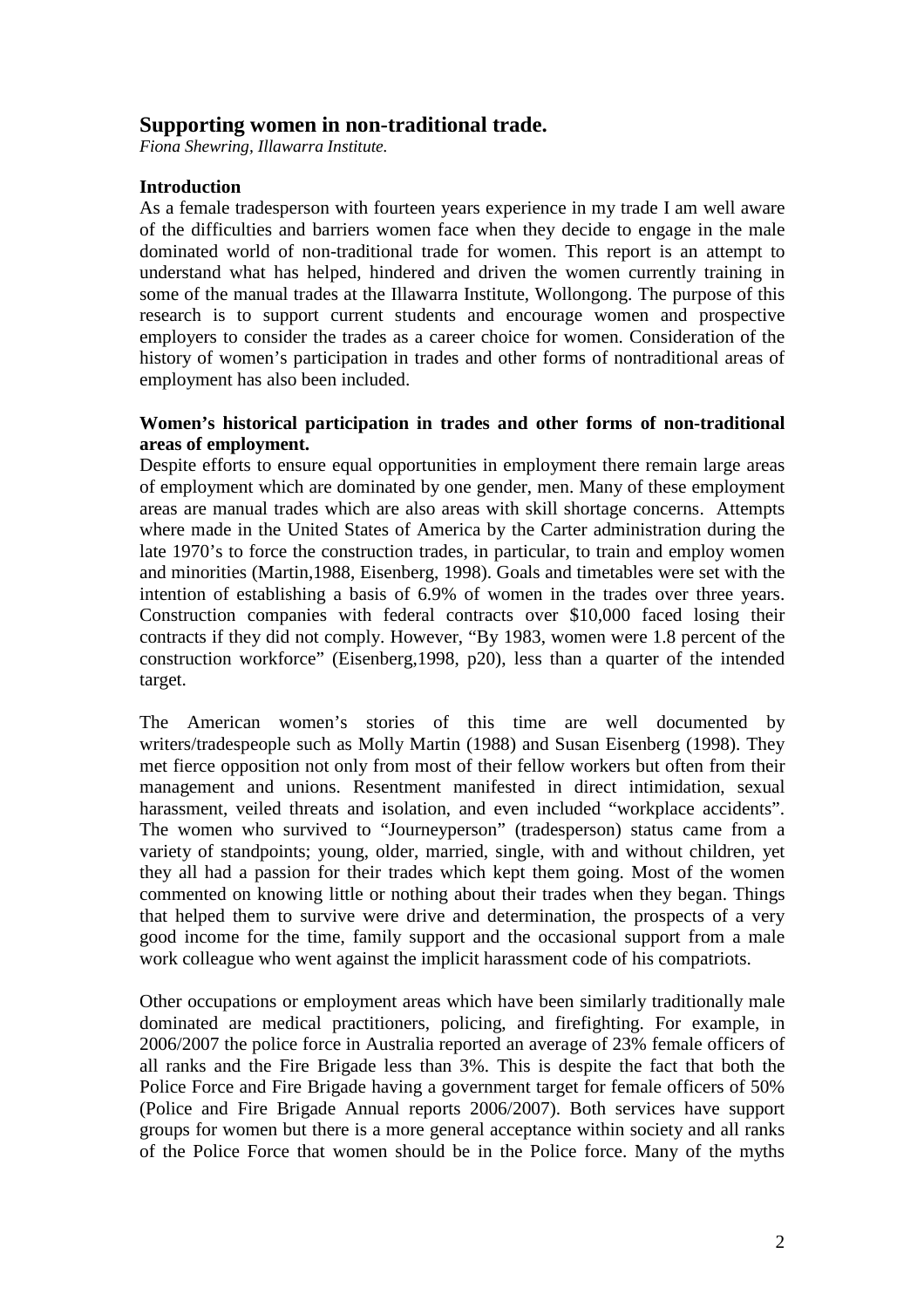regarding women's participation in the fire service revolve around the perception of women's weakness (Lewis, 2004, pg8)

Medicine has a particularly long history during which women were seen as being both victimized and pioneering. However, it became a key platform for breaking down barriers to women in relation to employment, education, the law and above all suffrage. Women initially trained as doctors informally during the 1800's, in the face of immense opposition. The myths included women's lack of strength physically and mentally. The first woman to enter medical education in Sydney, Dagmar Berne, in 1885 was forced to complete her studies in Edinburgh due to male hostility. As a proportion of the medical student body, women's percentages rose slowly reaching 16.9% in 1960 and up to 36% in 1985(McCarthy, 2006). In 2005 women represent 32% of all employed doctors according to Australian Institute of Health and Welfare figures (AIHW, 2005) today women represent half of the student body in medical studies. McCarthy comments that a major factor which contributed to breaking barriers to female physicians was the wish of women to consult a female doctor. She also cites the historian Brian Harrison who notes the importance of women's health issues as a component of women's progress. The change from the 1960's percentage to that of the 1985 figures may also be a reflection of improved education for women in combination with these and many other factors. Whilst the focus of this report is to examine the experiences of women currently training in trades, women have broken gender barriers in medicine and increasingly in the police force. Research and recommendations have also been produced to facility women's entry to the Fire Brigade (Lewis 2004).

### **Current figures for women in manual trades**

Figures released in January 2008 by the Australian Bureau of Statistics (ABS, 2008, pg 36) state that out of a total of 349,700 Construction Tradespersons, 4,300 are women. In the same table only 2,900 men are registered as secretaries and personal assistants out a total of 178,200. In percentage terms this means that 1.96% men state their occupation as secretaries and personal assistants compared to 1.25% female tradespersons.

The results of the latest International WorldSkills Competition 2007 for the trades were also examined. Whilst it must be born in mind that this competition is restricted to entrants under twenty-one years of age, 815 competitors took part representing 49 trades. Only one trade had no male competitor which was Caring. Twenty seven trades or 57% of the total, had no female representation. The mean figure for total contestants in trades was 17 although twenty trades had more than 17 contestants with a total of 463 male contestants and only 13 female contestants. Women's mean figure of participation was 2.59 but in reality most of the female contestants were grouped into six trades of Floristry, Ladies/men's Hairdressing, Beauty Therapy, Ladies Dressmaking, Restaurant Service and Caring. Only two trades had an almost equal balance of males and females, Graphic Design Technology and Confectioner/Pastry Cook. The only construction trade to have noticeable female representation was Painting and Decorating which had 5 women (35.75%) to nine men. The only other manual trade with a higher than average number of females, was Landscape Gardening with 4 women (13.36%) and 26 men. It was interesting to note that the Illawarra Institute has female enrollments of 37.56% in Horticulture and was not considered gender dominated for this report.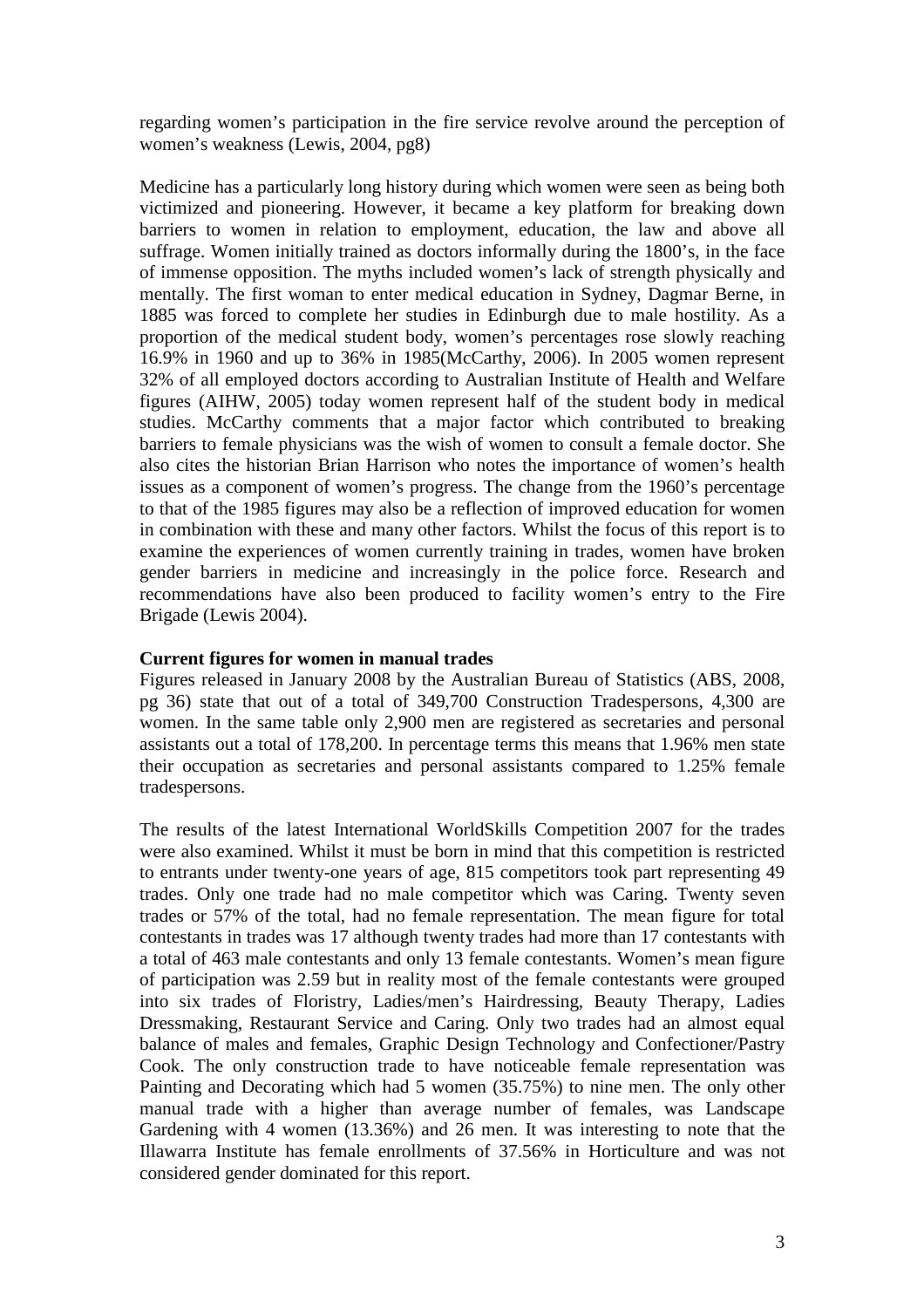### **Research Method**

Head Teachers for the different sections were contacted to find out how many women were in their sections and which courses they were completing, as official figures on gender balance were often misleading. For example, in Carpentry and Joinery the official figures showed 139 women and 2590 men were enrolled, whereas only 2 women were actually participating on the trade courses, as the figures were affected by enrollment for courses such as Occupational, Health and Safety 'Green' cards. Of the forty six women established as being in areas still considered very male orientated, twenty two were in the Painting, Decorating and Signcraft Department (P & D) (see figure 1). The reasons for this cluster are discussed further in this report. Twenty women who were engaged in training on trade courses at the Illawarra Institute were interviewed for this report. The trades included building and construction, fitting and machining, welding, auto spray, electrical, refrigeration and butchery.

The majority of the research was qualitive by nature with the women questioned on why they entered their trades, how that had happened, the length of time in their trades, negative and positive aspects and what had helped or hindered them. Initial interviews were conducted with most of the women and time constraints or other factors excluded a few women from the second interview. Only one woman overall did not wish to participate further. The second interviews were all conducted face to face during the women's attendance at TAFE. The final interviewing process was conducted over eight months and was restricted to sixteen by time and funding constraints. The number of women within the Painting, Decorating and Signcraft Department are noticeably much higher. The causes are highlighted in this report, so only four women were interviewed; one apprenticed and one non-apprenticed in both trades.

| <b>TEACHING SECTIONS</b>                                  | <b>FEMALE</b><br>enrollments | <b>FEMALE</b> trade<br>course<br><b>enrollments</b> | <b>MALE</b> trade<br>course<br>enrollments | <b>RATES</b><br>$\frac{9}{6}$<br>female trade<br>enrollment |
|-----------------------------------------------------------|------------------------------|-----------------------------------------------------|--------------------------------------------|-------------------------------------------------------------|
| <b>METAL</b><br><b>FABRICATION</b><br>&<br><b>WELDING</b> | 22                           | 2                                                   | 996                                        | 0.20%                                                       |
| <b>FITTING AND MACHINING</b>                              | 3                            | 3                                                   | 286                                        | 1.03%                                                       |
| <b>PLUMBING</b>                                           | 1                            | 1                                                   | 239                                        | 0.80%                                                       |
| <b>CARPENTRY &amp; JOINERY</b>                            | 139                          | $\mathfrak{p}$                                      | 849                                        | 0.23%                                                       |
| <b>BRICKLAYING</b>                                        | 3                            | 3                                                   | 332                                        | 0.90%                                                       |
| <b>PAINTING, DECORATING &amp;</b><br><b>SIGNCRAFT</b>     | 22                           | 22                                                  | 159                                        | 12.90%                                                      |
| <b>VEHICLE PAINTING</b>                                   | 3                            | 3                                                   | 56                                         | 5.10%                                                       |
| <b>MEAT &amp; ALLIED TRADES</b>                           | 9                            | $\overline{2}$                                      | 139                                        | 1.42%                                                       |
| <b>ELECTRICAL</b>                                         | 8                            | 8                                                   | 720                                        | 1.96%                                                       |
| <b>TOTAL</b>                                              | 210                          | 46                                                  | 5,062                                      |                                                             |

Figure 1. Enrollments Illawarra Institute 2007

### **Findings**

### **Entry Pathways**

 The majorities of the women interviewed for this report were apprenticed and had participated in their trades for a varying amount of time, ranging between less than 1 and more than 4 years. Many of the women commented on the problems of getting established in the trade with only six entering their trade by applying directly for an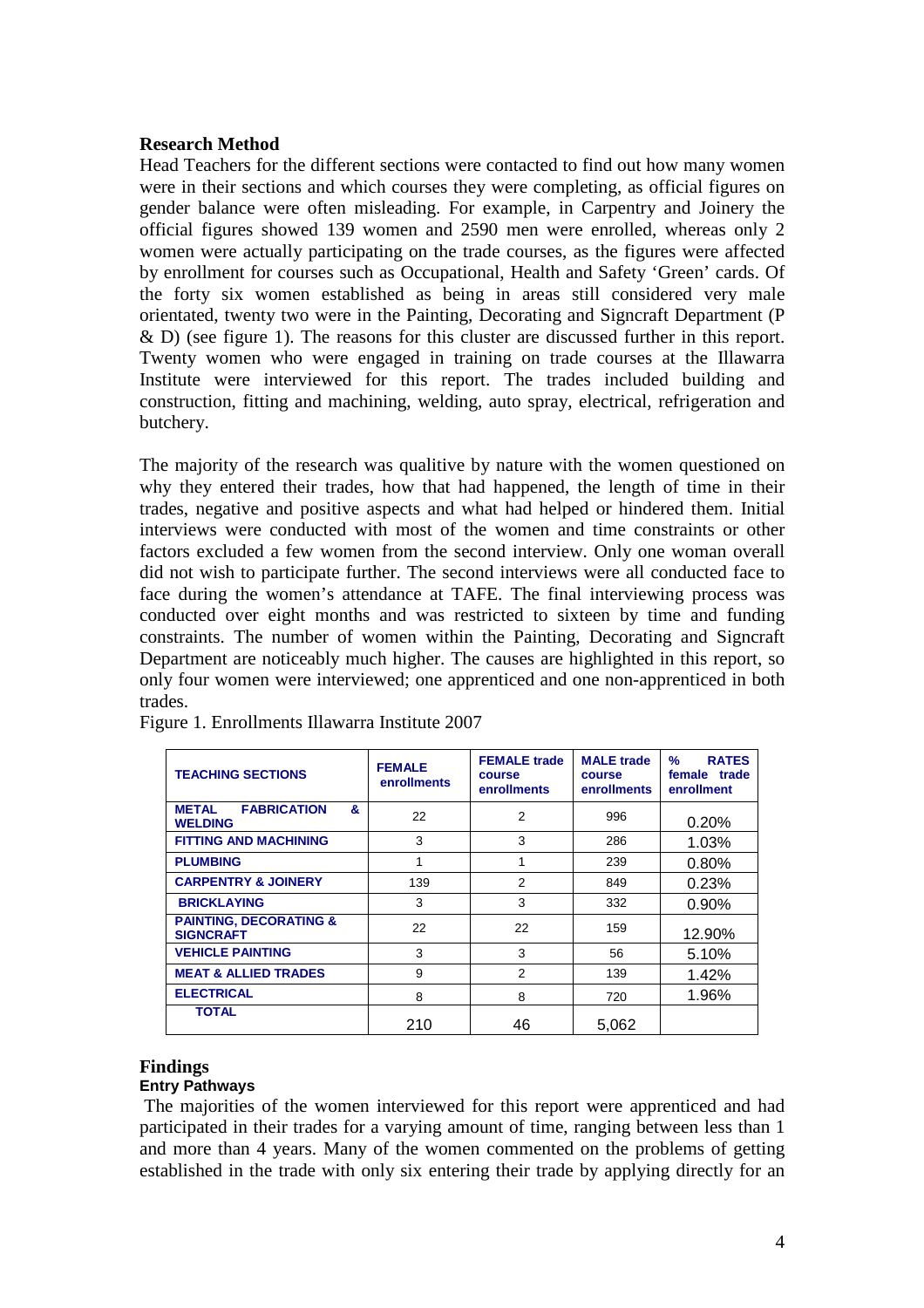apprenticeship. Most of the women had to use whatever pathway they could to enter their trade.

*"I started doing handyperson stuff for my friends and myself which I was good at and enjoyed. I applied for so many ads for carpentry apprenticeships but they didn't even respond or if they did they tried to talk me out of it by telling me I would have trouble driving from here to there etc. Finally I contacted the Master Builders Association (MBA), they won't take you on unless you have work with someone so I got all the paper work and found someone who would take me on for three months. In fact it was the partner of a friend and I stayed with him for a year until I moved on to another job.*" Emma. Carpenter *until I moved on to another job.*"

*"I have been in the trade of boilermaking for nearly four years now but it took a while to get established. I had a really good relationship with my School Careers Advisor, Miss D., I didn't do really well in year 11 and I went to Miss D. and said I wanted to leave but I didn't know what I wanted to do. …..Miss D. took me to a TAFE taster. I tried welding and loved it. I did the test for the Pre-Vocational Course and five minutes after walking away from the TAFE they phoned me to say I was in. .... To support myself during all this time I was also working in a kebab shop. Then I got my first job in the trade from March to September 2006 but unfortunately was laid off. I did casual work and then I got a phone call out of the blue from my current employers, who had heard about me by word of mouth because I was unusual.*" Adriana Boilermaker Adriana, Boilermaker

*"Originally I applied for a pre-apprenticeship and I have had trouble getting a job. I thought I had a job a few months ago, they where going to put me on part time but then it didn't happen. During my first year I did some work experience which was excellent and I learnt heaps.* Margaret, Carpenter

 During the 1980's a successful class action was bought against BHP and the Australian Iron and Steel employment policies (McMurchy, Oliver et all, 1981) regarding their discrimination against women entering the Port Kembla Steelworks . Whilst only transient success was achieved at the time the current independent areas of BHP have strong EEO policies and a strong management culture of acceptance. The three apprentices working in Port Kembla, Jeanette, Melissa and Monica had the most direct pathways.

*"I saw an ad in the paper and I sent in an application letter saying that I was well suited for the job and a hard worker. I got a phone call asking me to go to the Ribbonwood Centre in Dapto to do aptitude tests. There was a whole bunch of tables set up with tests on them but it*  was just before my HSC so that didn't freak me out; I was used to tests! I did really well *scoring 99%, I think someone got 100% but I was really pleased with my results. We had interviews straight away but I had to wait until the day after my fist HSC exam to hear that I had got the job. I was tempted not to finish my exams, but my Mum would have killed me."*  **Jeanette, Electrician** 

Research conducted by The Counselling Department at the Illawarra Institute (2006, pg23) into how apprentices found their apprenticeships noted that the most successful way of gaining an apprenticeship was through contacts of family and friends. Two of the women had been working in their families business and this was a major factor in their entry pathways.

*"I have been working in the trade of Butchery for two years, my husband is a butcher and I started working with him for financial reasons. To begin with I was just helping him packing mince and placing stuff out on the counter. As far as I understand, I couldn't cut anything because of work cover and safety issues so I started an apprenticeship."* Tracey, Butcher

*My step dad was a signwriter and I probably wouldn't have thought to explore that avenue if it wasn't in my face as much. I did my work experience during year ten at my step dad's signwriting business and loved it, so I left school and started as a shop assistant in the sign shop. I did this for two and a half years. I did leave and try a few other things such as retail*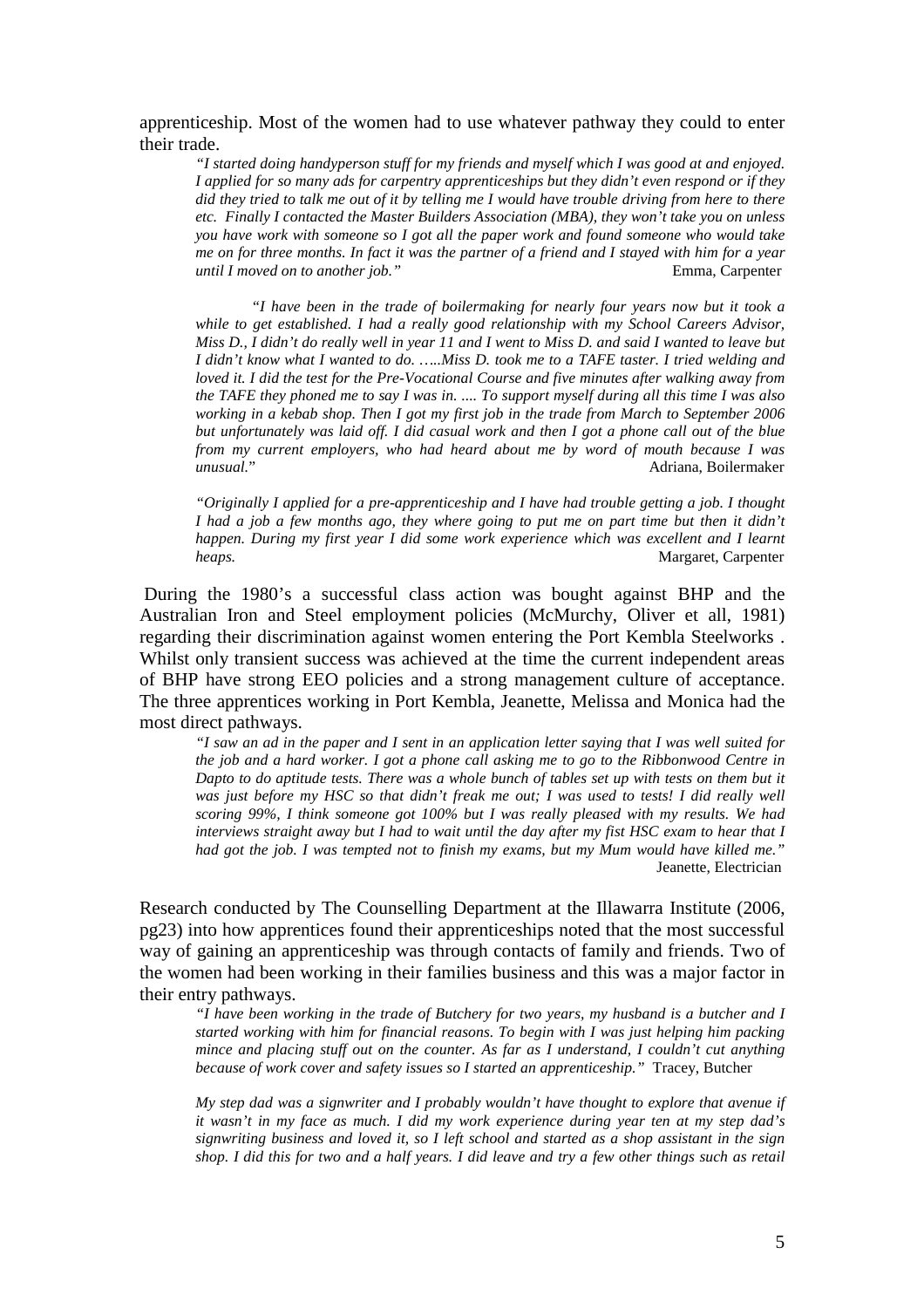*but didn't enjoy it as much. I decided to go back and worked for another year in the shop front then I asked for an apprenticeship and got it.* Tara, Signwritter

A couple of the women considered joining their trade as a career move.

*" I had had previous jobs working in (fast food) etc but I found them boring and not challenging. My partner is a boiler maker and he knew that some new apprenticeships were coming up, so I watched for the ad in the paper. There were a number of different apprenticeships available but I decided I wanted to be an electrician as it gave me a chance at a real career. I didn't want to rely on my partner having a better job, by finding my own career I was more independent which I liked".* Monica, Electrician

*"I had been working in Childcare, I'd needed a job and had opened the paper and Childcare was the only job available to me at the time. I'd been interested in plumbing and had seen a few plumbers come and go and I thought it would be very interesting. I got talking to my boss at the local Pub and I asked him for a job. He gave me a three month trial and then gave me a job and an apprenticeship straight away.* **Renee**, Plumber

Others described a passion which led to their choice of trade.

*"I have always been a tomboy and I have always loved cars. It was cars and the colours – the colours you can paint cars – the pearls and the sparklers that drew me to my trade. I started on this course with my sister, she did the first two years with me then she got another job. It took a while to get an apprenticeship but I got one four months ago through my TAFE teacher.*  Shandi, Auto Sprayer

Hannah, a boilermaker began in her trade through a personal interest but it was a break in her training which made her realize how much she loved her trade. Adrianna, also a boilermaker, had a similar passion. This strength of feeling gives the women tenacity to keep trying in the face of adversity and makes them very motivated students and later, tradespeople.

*"I started my trade three years ago. I did my first year but then stopped and went overseas for a month when I came back I was behind everyone else and there was no metal work available at the time so I left …. I started working for my Dad again and this time was put with a boilermaker who is actually my cousin's husband as the company I work for is a family owned company. I realised that I really, really loved what I was doing and I wanted to finish my trade. I just like welding; I even weld in my spare time.*" Hannah, Boilermaker

*"I would stay back and do extra hours if there was anything I didn't understand. My teachers were really supportive and helped me heaps; sometimes I would finish as late as ten o'clock at night. They said it was unusual to see a girl this determined to do welding.*"

Adrianna, Boilermaker

#### For Jackie her interest started in childhood.

*"My interest in Painting and Decorating began in childhood with memories of my mother painting well into the night with her dustcoat and head scarf on. She always incorporated new ideas and trends, we would go to bed and by the next morning our whole lounge room had been transformed. I have even seen two different wallpapers on the same wall in one day."* Jackie, Painter and Decorator

#### **Causes of the cluster of women in Painting, Decorating and Signcraft**

It is often stated that women don't want to enter the trades. When the opportunity to enter a trade is offered women enroll; generally they don't get offered the opportunity. The Painting and Decorating Department with funding and strong consistent support from the Outreach Department at Illawarra Institute have had thriving and steady enrollments for the introductory basic courses offered in Painting and Decorating which are also aimed at raising the women's self esteem. The original purpose had been a basic Outreach policy of reaching out to a disadvantaged group, bringing them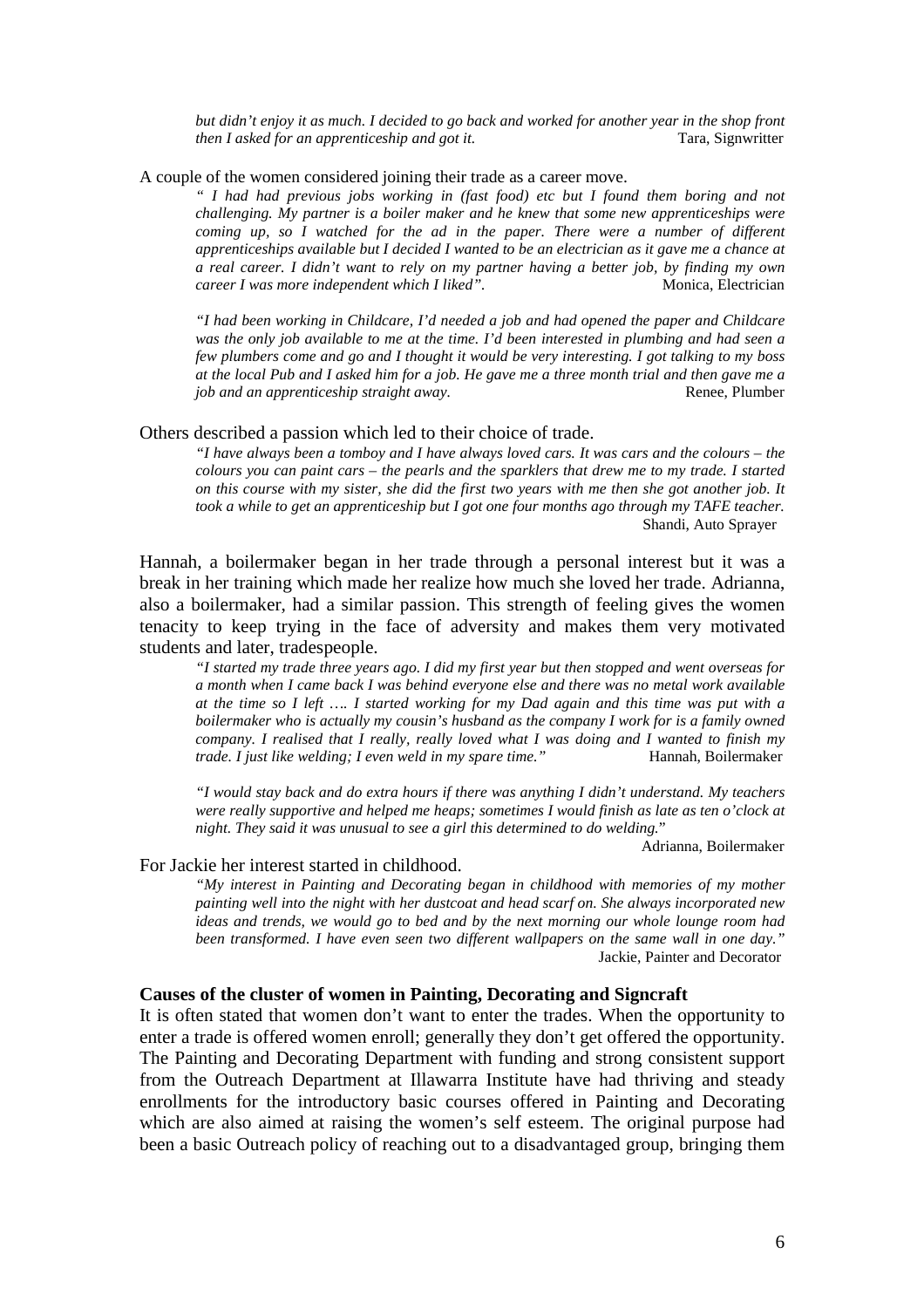into TAFE, enabling them to realize their potential then helping them to move to which ever educational pathway was best for them.

What was discovered was a large number of women who found a passion for painting and decorating and who really wanted to continue and make a living from this trade. Through the support of the Outreach Coordinator Jennie Vulatha and the Head of Painting and Decorating, Jeremy Knight, I have been able to continue to train these women and many have now progressed into the trade courses. Whilst there are still not vast quantities of women in Painting and Decorating and Signcraft trade courses the department has about 12% females in trade courses and about 40% participation over all courses. This compares with a participation rate of which ranges from 0.2 (Metal Fabrication and Welding and 0.23% (Carpentry and Joinery) to 3.46% (Vehicle Painting). Other trades which are not included in Figure 1 and which weren't part of this report had no women in them at all such as Shopfitting and Detail Joinery and Panel Beating.

Almost all the women who progressed in Painting, Decorating and Signcraft from basic courses through to trade courses participated in two or three introductory courses over the span of a year to eighteen months before entering the trade courses. This was found, by the staff in  $P \& D$ , to give them a good skill and self esteem level on entry which they were able to maintain and combated the lack of industry experience for at least the first year of the trade course. The women were also advised not to seek Recognition of Prior Learning (RPL) due to lack of industry practice and for the first year their skill level was almost always higher than their male counterparts. By the second year and beyond most of the female non-apprenticed students were gaining experience painting for at least family and friends and building portfolios of work experience. It was as found to affect the male students with their knowledge of female painters being positive. The caliber of the work completed by the Outreach Introductory courses was also consistently high and strengthened the men's perception of the women as being capable Painters. As some of these male students would become future employers this should affect future employment for women. The male apprentices also took this culture into their workplaces and there has been a noticeable increase, by staff in  $P \& D$ , in employers trying out female students on a merit basis which has not been prevalent in the past.

#### **Support factors that helped the women**

For the women who have not had this pathway in the other trades, other factors helped maintain their belief in their abilities. Most commented on the support of their families and in particular the role their fathers had played in giving them a trust in their capability to perform manual tasks. Almost all of the women came from strong trade families although not normally with family members in the same trade.

*"When I started in my trade I didn't think I had any family connections but my uncle runs an engineering company and he has said that once I finish my apprenticeship there may be a possibility of a job there if I am interested. My family have all been very supportive of me; other people tend to be surprised but impressed by what I do, they say "Oh really! That's heaps good" or good on you and all that.*" Melissa, Fitter & Machinist

*"My Dad especially encouraged me to enter trade; Mum was more on the lines of so long as you've got a job. They are both really supportive. My Mum is a midwife, Dad is a fitter and machinist, my brothers are apprentice electricians and boilermakers. Having a strong trade family definitely helped because I didn't think I couldn't do it.* Jeanette, Electrician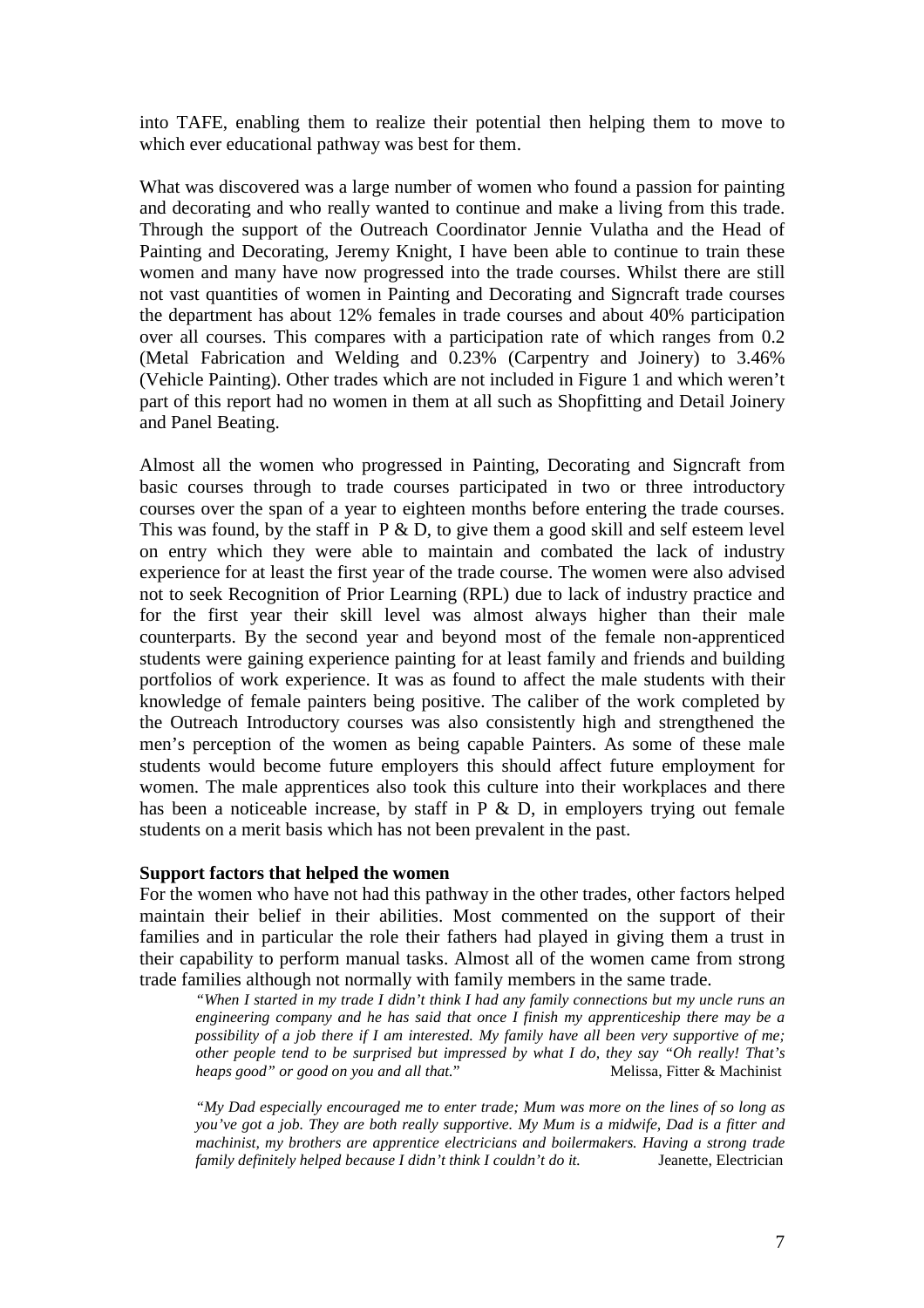*"When I finished school I talked to my Dad ( by trade he is a bricklayer, rigger, scaffolder) he is a foreman for a company and he put me on as an apprentice with a guy who has been really instrumental in helping and influencing me."* Hannah, Boilermaker *"My mother is a landscaper and I never thought about the fact that I was entering a male domain, I wanted to expand my creative horizons and this was a way to do so."* 

Charmaine, Painter and Decorating

#### **Type of work**

The women who engage in trade are just like their male counterparts, they are hands on people, they cant cope with being confined to an office, they get immense satisfaction from seeing something they have made with their own hands and skill, they are proud of what they can do and they want to contribute to society in a very practical way. Again this aspect of satisfaction with creating something tangible was also a factor for the American Journeywomen (Martin, 1988 & Eisenberg,1998)

*"I didn't want to go to uni as I wanted a hands on job, I figured that if I got a trade I'd be set for life – I'd always have something to do."* Jeanette, Electrician

*I'm a hands on type and I just get in there and get on with it, but you do need a good memory for the breakdown of carcasses so that you don't cut into the wrong section of meat.*" Tracey, Butcher

Another myth often expressed is that the work is too heavy and dirty for women and that women will not or can not cope with the physical demands of the job and do not want to get their hands dirty. None of the women in this report had physical problems with their trade; the biggest problem was getting an apprenticeship or work.

#### **Employer Support**

Employer support was sadly lacking for the American women entering trades during the 1980/90s. Employer support was also considered important and appreciated by the women interviewed for this research. The only woman severely harassed at work was Tara who was bitten and harassed and the perpetrator was immediately sacked when her employer was told. When Melissa started some of her male colleagues expected her to clean up after them and informed her of their opinion. This was overheard by line management and immediately dealt with. This intolerance for discrimination was very important and ensures the women train on an equal footing and in a safe environment.

*"I love my workshop, my boss is really good, he doesn't treat me as a girl just as someone doing a job. It is really good 'cause if he did I think there would be a problem. We've had our differences but we work it out."* **Shandi, Auto Sprayer Shandi, Auto Sprayer** 

*"My employer has a very strong policy on Equal Opportunities and all the guys know that they have to be aware of their language etc. it is really great, I have no problems at all, everyone is just treated the same."* Monica, Electrician

*The guys still test me out a bit, but when they realise you can do the job they stop reacting to me as a girl and just treat me the same as the other apprentices so they still have a bit of a go at me in a general way. I have a thick skin so nothing bothers me. If anything they are now a bit protective.* Hannah, Boilermaker

*"I haven't yet come across any one that doesn't cope with me on site but they are out there. I don't take anything that anyone like that says to heart – it's just their insecurity and their problem – not mine." R*enee, Plumber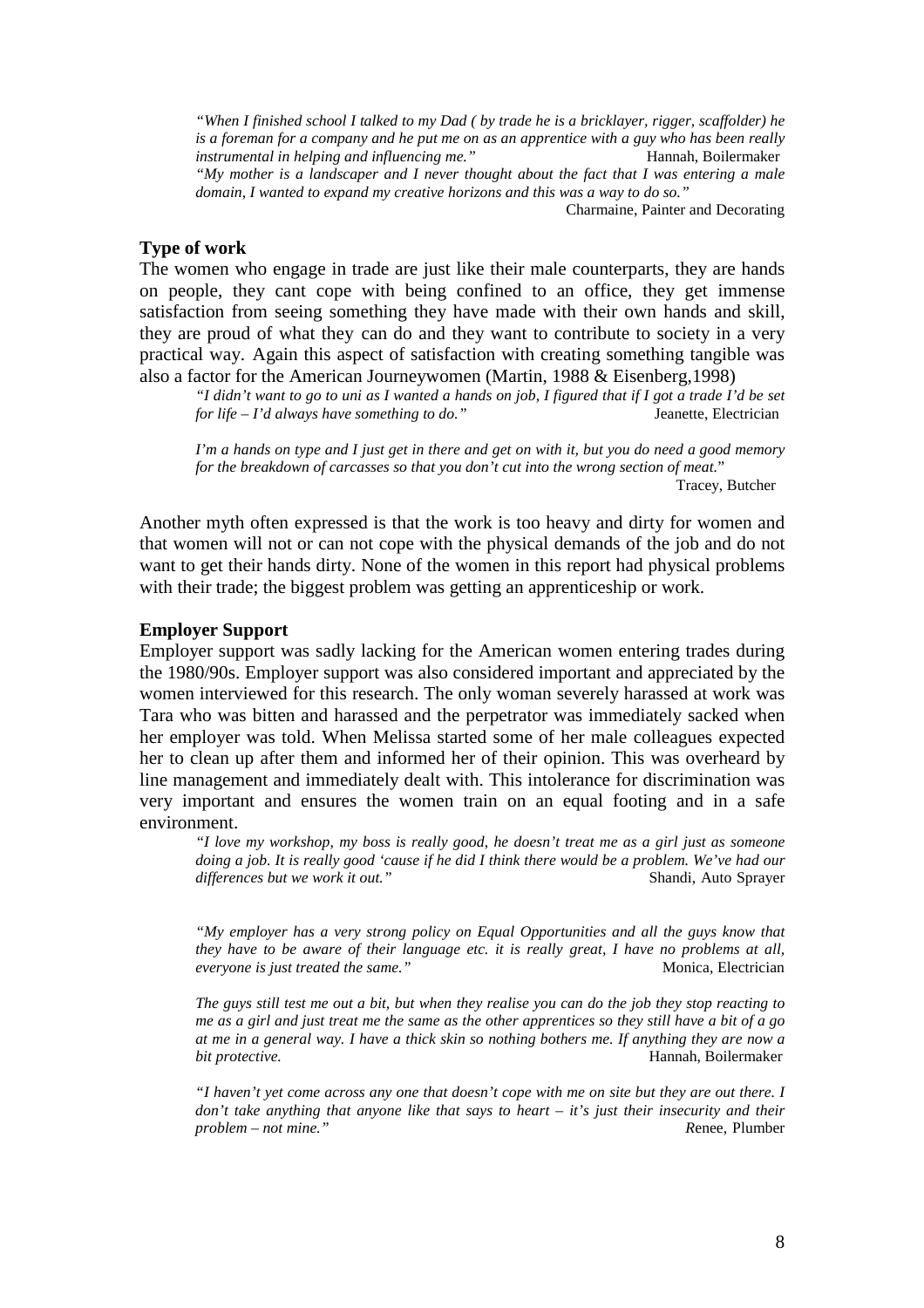#### **Managing family commitments**

One of the major arguments against employing women in the trades is that if the women are trained they will just stop and have babies, so it's a waste of time and money. The first point to make is that men have babies too and women, in general, return to work more commonly than not in today's society. Many of the women have children and use the same support methods as any other working family. Some industries are recognizing the worth of their female employees and adjusting their shifts to encourage more women with children to apply for jobs such as in the mining industries who employ female truck drivers. The manual trades have traditionally had very static hours and part-time work or job sharing has not been encouraged. A number of women commented on support from partners particularly regarding shared management of children.

*"I have a young son who is five and I manage the same as anyone else that works. I start work at 7am so we just have to be organized and my partner helps pick him up and drop him off – we share the load as do most parents these days."* Emma, Carpenter

*"My day at work starts when I drop my daughter at school…When my daughter finishes school for the day she comes to theshop ….. Depending on what needs doing in the afternoon I can leave at three if I need to... My hours are flexible which works well."* Tracy, Butcher

*"I have two children aged fifteen and thirteen and my boyfriend is very supportive helping me*  **Margaret, Carpenter** 

The women who are currently succeeding in the trade courses and who qualify as tradespeople have a tenacity which is beyond most of their male peers. They are also normally very good at what they do and as with male tradespeople with these attributes they often gain employment in management or use their trade to further their career in other areas.

*I am pretty persistent. You have to be just to get your foot in the door - as a woman you normally need to work harder to remain even in the trades.* Emma, Carpenter

*This is the first job I've ever had and sometimes I'm surprised at how far I've come. I think that if you want to do something, do it, there's nothing to stop you and nothing you can't do." A*nnalisa, Signwritter

### **Conclusion**

In conclusion initial training, such as described in the Painting and Decorating Department at The Illawarra Institute, with figures for female students and attitudes to their participation being changed, is hugely beneficial to supporting women's entry into non traditional trades. The first women to follow this pathway are licensed and are gaining an excellent reputation for the caliber of their work which is leading to steady occupation on a self employed basis. The women in this research who have trained without employment are finding their way. They are also banding together and working as teams. Both the major and small employers, and the women's partners and families mentioned in this report have also shown their belief in women and their abilities. They have also proved women's capabilities to train and work in the trades.

It is well recognized that trade training such as pre-vocational training which gives participants skills and experience has exellent outcomes for employment in trades and encouraging women to participate in pre-vocational courses would also be a very good starting point. It would, however, need to be backed up by education of employers and networking by TAFE teachers and family and friends to open up job opportunities. This would require commitment, dedication and support from industry if the traditional apprenticeship route is maintained as the prime requirement for skilling the trades. Changing the culture within the Painting and Decorating